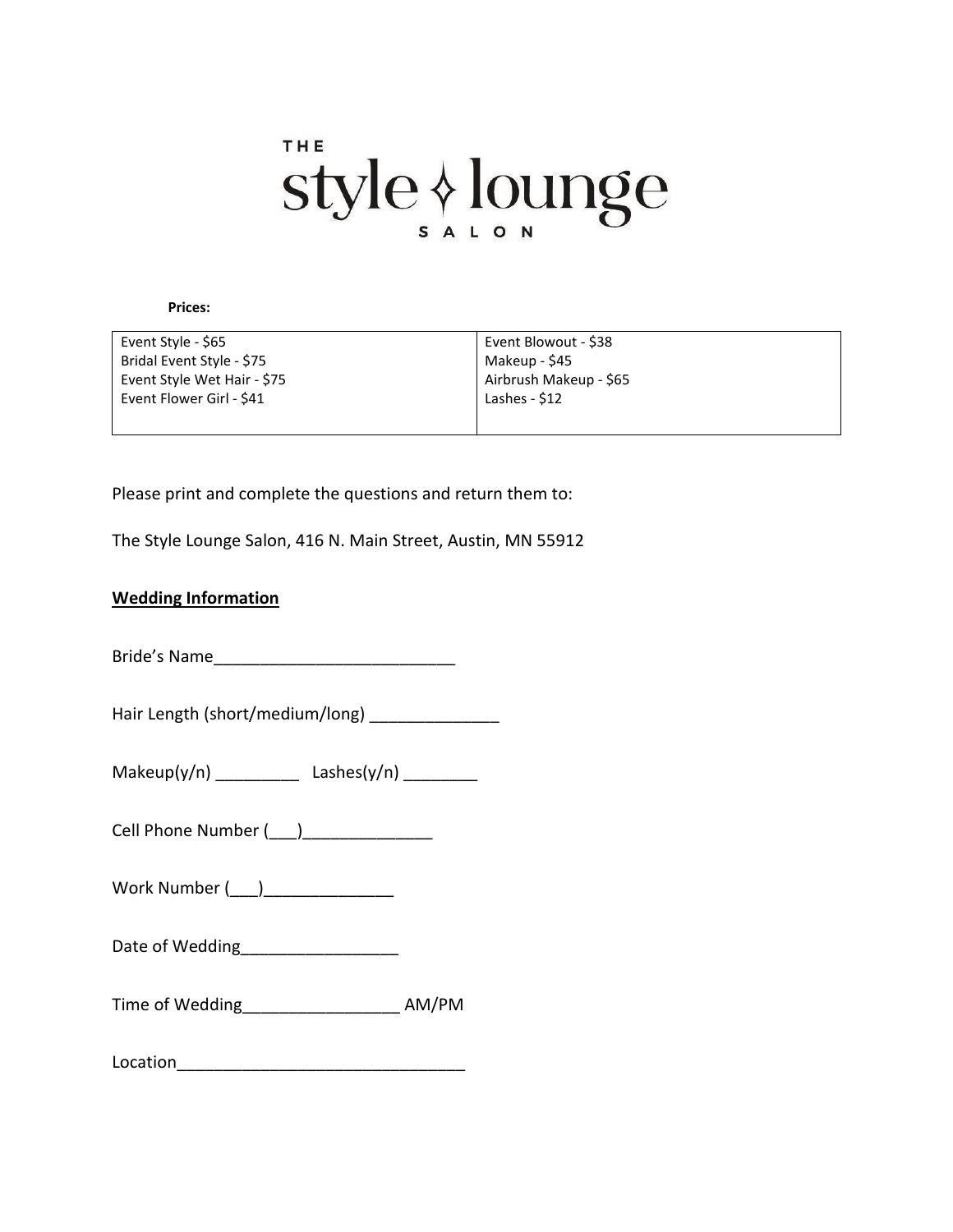Pictures prior to wedding? Yes/No if yes what time? \_\_\_\_\_\_\_\_\_\_\_\_\_\_\_\_ AM/PM

Number of attendants getting their makeup done: \_\_\_\_\_\_\_\_\_\_\_\_\_\_\_\_\_\_\_\_\_\_\_\_\_\_\_\_\_\_\_\_

Number of attendants getting their hair done: \_\_\_\_\_\_\_\_\_\_\_\_\_\_\_\_\_\_\_\_\_\_\_\_\_\_\_\_\_\_\_\_\_\_

## **ATTENDANTS INFORMATION**

Only include information about attendants of this wedding plan. Please mark which attendants are receiving a make-up application, and if their hair length is short, medium, or long. Please check if they are a new guest or a returning guest.

First & last name & Cell Phone Number:

|                                                                                | Hair Length_______________   | Make up______                                                                    |
|--------------------------------------------------------------------------------|------------------------------|----------------------------------------------------------------------------------|
| Cell Phone #______________________ New Guest____________ Returning Guest______ |                              |                                                                                  |
|                                                                                | Hair Length_________________ | Make up______                                                                    |
|                                                                                |                              |                                                                                  |
|                                                                                | Hair Length_________________ | Make up______                                                                    |
|                                                                                |                              | Cell Phone #________________________ New Guest____________ Returning Guest______ |
|                                                                                | Hair Length________________  | Make up______                                                                    |
|                                                                                |                              | Cell Phone #_______________________ New Guest___________ Returning Guest_______  |
|                                                                                | Hair Length________________  | Make up______                                                                    |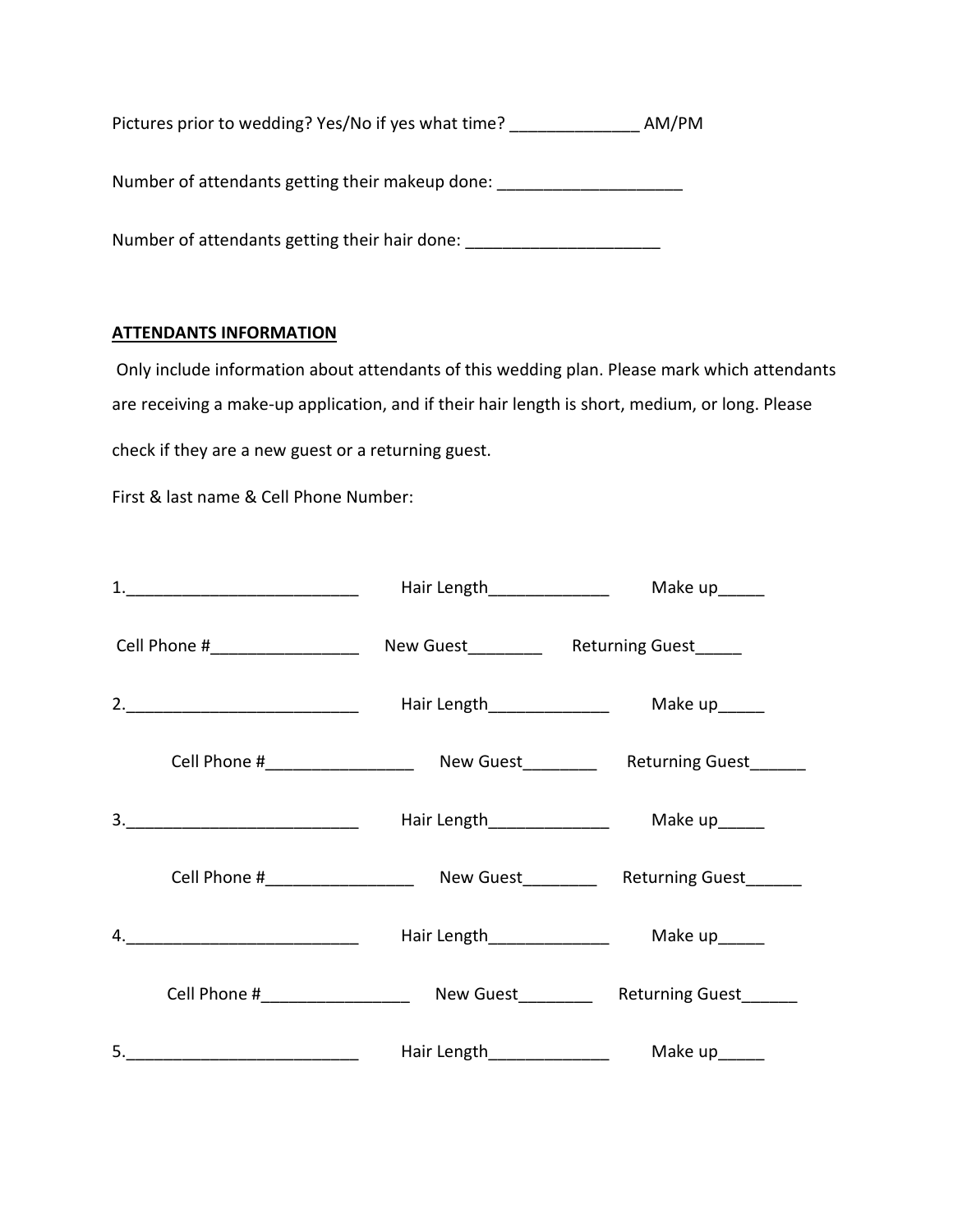|    | Cell Phone #____________________                                                                                      | New Guest__________         | Returning Guest        |
|----|-----------------------------------------------------------------------------------------------------------------------|-----------------------------|------------------------|
|    | $6. \underline{\hspace{2cm}}$                                                                                         | Hair Length________________ | Make up______          |
|    | Cell Phone #______________________ New Guest___________ Returning Guest_______                                        |                             |                        |
|    |                                                                                                                       | Hair Length_______________  | Make up______          |
|    | Cell Phone #____________________                                                                                      | New Guest_________          | Returning Guest______  |
| 8. | <u> 1980 - Johann Barn, mars ann an t-Amhain Aonaich an t-Aonaich an t-Aonaich an t-Aonaich an t-Aonaich an t-Aon</u> | Hair Length_______________  | Make up______          |
|    |                                                                                                                       |                             | <b>Returning Guest</b> |

# **ADDITIONAL PERSONS REQURING SERVICES**

Will the Mother of the bride require hair services or Make up? Yes/No (If so, please list below)

|                                                                                                  | Hair Length<br><u>Length</u><br>Length<br>Length<br>Length<br>Length<br>Length<br>Length<br>Length<br>Length<br>Length<br>Length<br>Length<br>Length<br>Length<br>Length<br>Length<br>Length<br>Length<br>Length<br>Length<br>Length<br>Length<br>Length<br>Length<br>Length<br>Length<br> | Make up_____           |
|--------------------------------------------------------------------------------------------------|--------------------------------------------------------------------------------------------------------------------------------------------------------------------------------------------------------------------------------------------------------------------------------------------|------------------------|
| Cell Phone #_____________________                                                                | New Guest                                                                                                                                                                                                                                                                                  | Returning Guest____    |
| Will the Mother of the groom require hair services or Make up? Yes/No (If so, please list below) |                                                                                                                                                                                                                                                                                            |                        |
| Name: ____________________________                                                               | Hair Length____________________                                                                                                                                                                                                                                                            | Make up______          |
| Cell Phone # _______________                                                                     | New Guest                                                                                                                                                                                                                                                                                  | <b>Returning Guest</b> |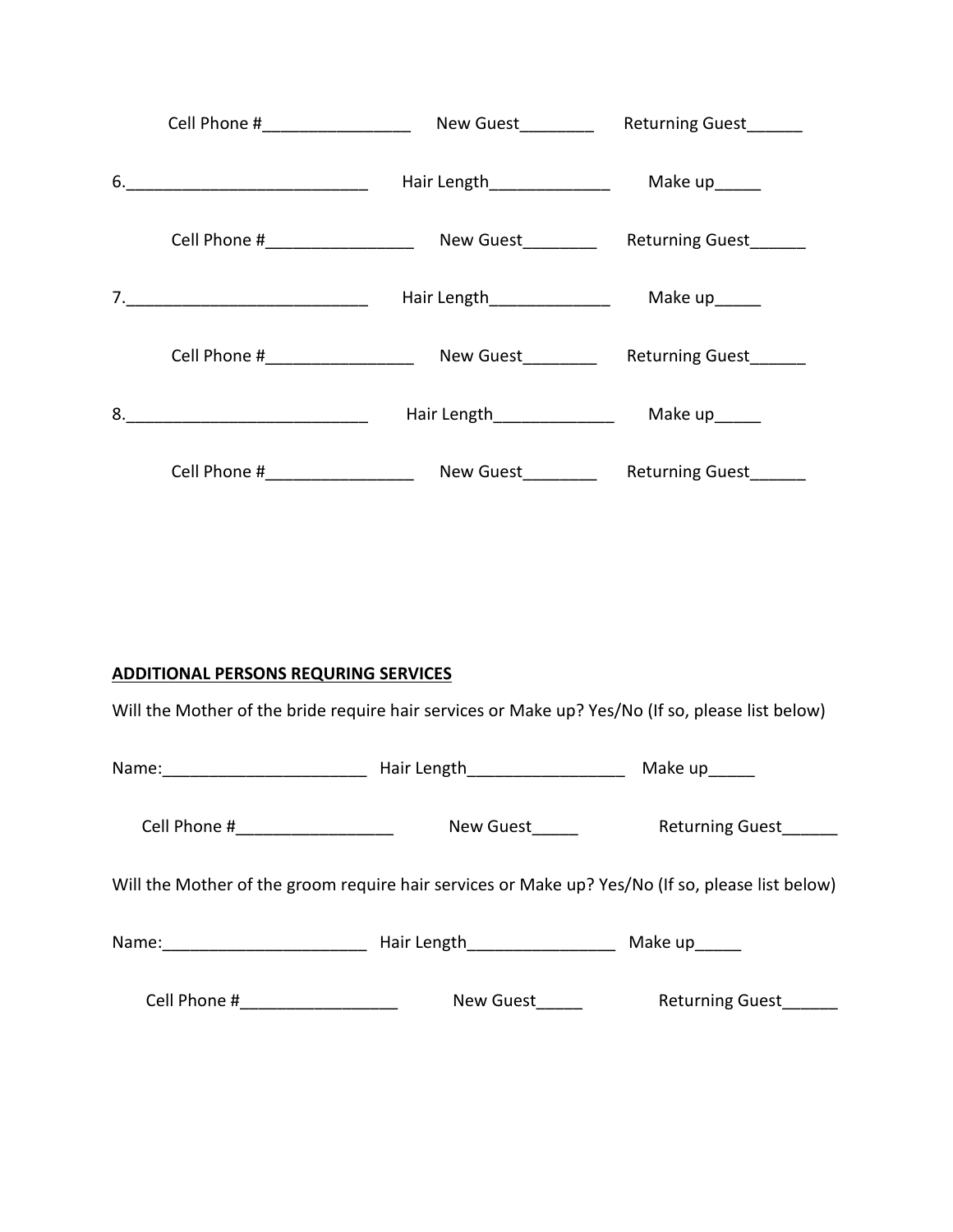Will there be any additional people that require hair services or Make up? Yes/No (If so, please list below)

| Name: _______________________  | Hair Length______________________                  | Make up_____           |
|--------------------------------|----------------------------------------------------|------------------------|
| Cell Phone # _________________ | New Guest                                          | <b>Returning Guest</b> |
|                                | Hair Length_________________________ Make up______ |                        |
| Cell Phone # ________________  | New Guest                                          | <b>Returning Guest</b> |
| Name: ______________________   | Hair Length________________________ Make up______  |                        |
| Cell Phone #                   | New Guest                                          | <b>Returning Guest</b> |

## **PRACTICE SCHEDULE**

- We suggest a trial event style to be scheduled 2 to 3 weeks prior to your wedding day. You will need to bring these three items on the practice day.
	- 1. Your headpiece/Veil
	- 2. A picture of your dress
	- 3. Pictures of hairstyles that you like

### **WEDDING AGREEMENT**